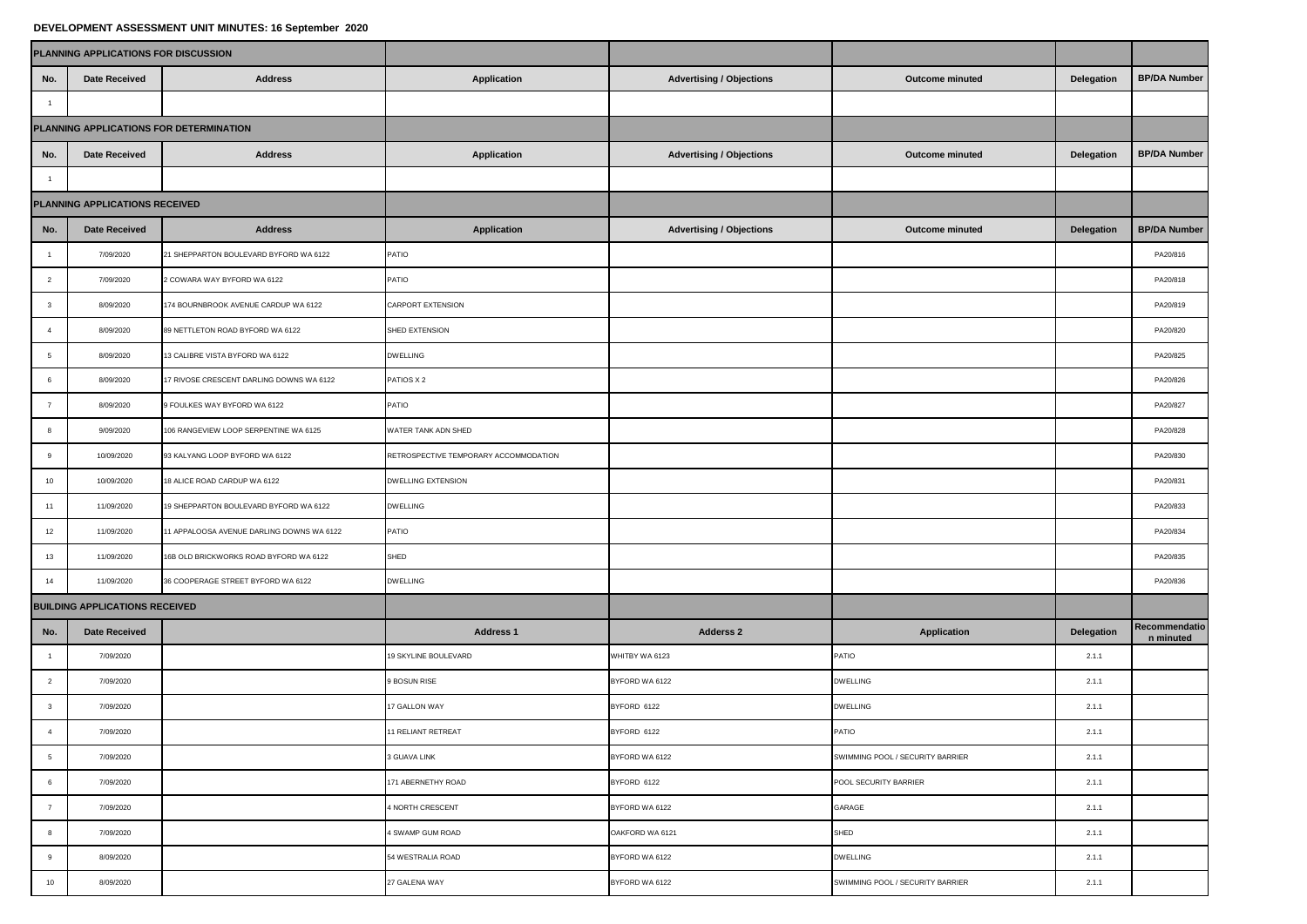| 11              | 8/09/2020                             |                  | 60 GALLON WAY                           | BYFORD WA 6122                           | PATIO                              | 2.1.1      |                     |
|-----------------|---------------------------------------|------------------|-----------------------------------------|------------------------------------------|------------------------------------|------------|---------------------|
| 12              | 8/09/2020                             |                  | 16 ETHEREAL ROAD                        | 3YFORD WA 6122                           | SHED                               | 2.1.1      |                     |
| 13              | 9/09/2020                             |                  | 34 ABERNETHY ROAD                       | BYFORD WA 6122                           | COMMERCIAL - BARBER SHOP FIT OUT   | 2.1.3      |                     |
| 14              | 9/09/2020                             |                  | 6 CALIBRE VISTA                         | BYFORD WA 6122                           | <b>DWELLING</b>                    | 2.1.1      |                     |
| 15              | 9/09/2020                             |                  | 54 DOLEY ROAD                           | BYFORD 6122                              | <b>DWELLING</b>                    | 2.1.1      |                     |
| 16              | 9/09/2020                             |                  | 29 MARESFIELD WAY                       | CARDUP 6122                              | OUTBUILDING                        | 2.1.1      |                     |
| 17              | 9/09/2020                             |                  | <b>DARAN WAY</b>                        | BYFORD 6122                              | PATIO                              | 2.1.1      |                     |
| 18              | 10/09/2020                            |                  | 30 BEENYUP ROAD                         | BYFORD WA 6122                           | PATIO                              | 2.1.1      |                     |
| 19              | 10/09/2020                            |                  | 10 GAFFIN ROAD                          | BYFORD WA 6122                           | SHED                               | 2.1.1      |                     |
| 20              | 11/09/2020                            |                  | 9 AYRSHIRE VISTA                        | BYFORD WA 6122                           | <b>DWELLING</b>                    | 2.1.1      |                     |
| 21              | 11/09/2020                            |                  | 1275 ORTON ROAD                         | BYFORD 6122                              | <b>DEMOLITION - DWELLING</b>       | 2.1.2      |                     |
| 22              | 11/09/2020                            |                  | 97 KALYANG LOOP                         | BYFORD WA 6122                           | SHED / POOL / GAZEBO               | 2.1.1      |                     |
| 23              | 11/09/2020                            |                  | 156 BOURNBROOK AVENUE                   | CARDUP WA 6122                           | SHED                               | 2.1.1      |                     |
| 24              | 11/09/2020                            |                  | 121 KALYANG LOOP                        | BYFORD WA 6122                           | WATER TANK                         | 2.1.1      |                     |
|                 | <b>BUILDING PERMIT DETERMINATIONS</b> |                  |                                         |                                          |                                    |            |                     |
| No.             | Date Approved                         | <b>Applicant</b> | <b>Address</b>                          | Proposal                                 | <b>Recommended minuted</b>         | Delegation | <b>BP/DA Number</b> |
| $\overline{1}$  | 7/09/2020                             |                  | 13 AYRSHIRE VISTA BYFORD WA 6122        | <b>DWELLING</b>                          | APPROVED UNDER DELEGATED AUTHORITY | 2.1.1      | BA20/532            |
| $\overline{2}$  | 7/09/2020                             |                  | 2 POSEIDON ROAD BYFORD WA 6122          | PATIO                                    | APPROVED UNDER DELEGATED AUTHORITY | 2.1.1      | BA20/568            |
| $\mathbf{3}$    | 7/09/2020                             |                  | 107 ELLIOTT ROAD KEYSBROOK WA 6126      | RURAL WORKERS DWELLING & RENOVATION      | APPROVED UNDER DELEGATED AUTHORITY | 2.1.1      | BA20/582            |
| $\overline{4}$  | 7/09/2020                             |                  | ALBIZIA GROVE BYFORD WA 6122            | PATIO                                    | APPROVED UNDER DELEGATED AUTHORITY | 2.1.1      | BA20/587            |
| $5\phantom{.0}$ | 7/09/2020                             |                  | 68 COLESBROOK DRIVE BYFORD WA 6122      | <b>DWELLING</b>                          | APPROVED UNDER DELEGATED AUTHORITY | 2.1.1      | BA20/652            |
| 6               | 7/09/2020                             |                  | 38 DORIEMUS CHASE DARLING DOWNS WA 6122 | WATER TANK                               | APPROVED UNDER DELEGATED AUTHORITY | 2.1.1      | BA20/659            |
| $\overline{7}$  | 7/09/2020                             |                  | 9 COASTAL STREET BYFORD WA 6122         | <b>DWELLING</b>                          | APPROVED UNDER DELEGATED AUTHORITY | 2.1.1      | BA20/666            |
| 8               | 7/09/2020                             |                  | 15 GLADSTONE DRIVE SERPENTINE WA 6125   | ADDITIONS TO DWELLING                    | APPROVED UNDER DELEGATED AUTHORITY | 2.1.1      | BA20/73             |
| 9               | 8/09/2020                             |                  | 245 ROWE ROAD HOPELAND WA 6125          | PADDOCK SHELTER                          | APPROVED UNDER DELEGATED AUTHORITY | 2.1.1      | BA20/544            |
| 10              | 8/09/2020                             |                  | LOT 9503 BRIGGS ROAD BYFORD WA 6122     | SUBDIVISION RETAINING WALLS              | APPROVED UNDER DELEGATED AUTHORITY | 2.1.1      | BA20/607            |
| 11              | 8/09/2020                             |                  | 1 CALIBRE VISTA BYFORD WA 6122          | DWELLING                                 | APPROVED UNDER DELEGATED AUTHORITY | 2.1.1      | BA20/664            |
| 12              | 8/09/2020                             |                  | 159 ABERNETHY ROAD BYFORD WA 6122       | <b>DWELLING</b>                          | APPROVED UNDER DELEGATED AUTHORITY | 2.1.1      | BA20/665            |
| 13              | 8/09/2020                             |                  | 5 BRICK LANE BYFORD WA 6122             | AMENDMENT TO BA20/411 & BA20/567         | APPROVED UNDER DELEGATED AUTHORITY | 2.1.1      | BA20/674            |
| 14              | 9/09/2020                             |                  | 27 SARSAPARILLA RAMBLE BYFORD WA 6122   | PATIO                                    | APPROVED UNDER DELEGATED AUTHORITY | 2.1.1      | BA20/591            |
| 15              | 9/09/2020                             |                  | ANNATO ENTRANCE BYFORD WA 6122          | PATIO                                    | APPROVED UNDER DELEGATED AUTHORITY | 2.1.1      | BA20/596            |
| 16              | 9/09/2020                             |                  | 94 KARDAN BOULEVARD BYFORD WA 6122      | PATIO                                    |                                    | 2.1.1      | BA20/609            |
| 17              |                                       |                  |                                         |                                          | APPROVED UNDER DELEGATED AUTHORITY |            |                     |
|                 | 9/09/2020                             |                  | 10 OLSEN GARDENS BYFORD WA 6122         | OCCUPANCY - CHILDRENS PLAY CENTRE        | APPROVED UNDER DELEGATED AUTHORITY | 2.1.3      | BA20/650            |
| 18              | 10/09/2020                            |                  | 21 BUTCHER ROAD DARLING DOWNS WA 6122   | CONVERSION OF SHED TO ANCILLARY DWELLING | APPROVED UNDER DELEGATED AUTHORITY | 2.1.1      | BA19/451            |